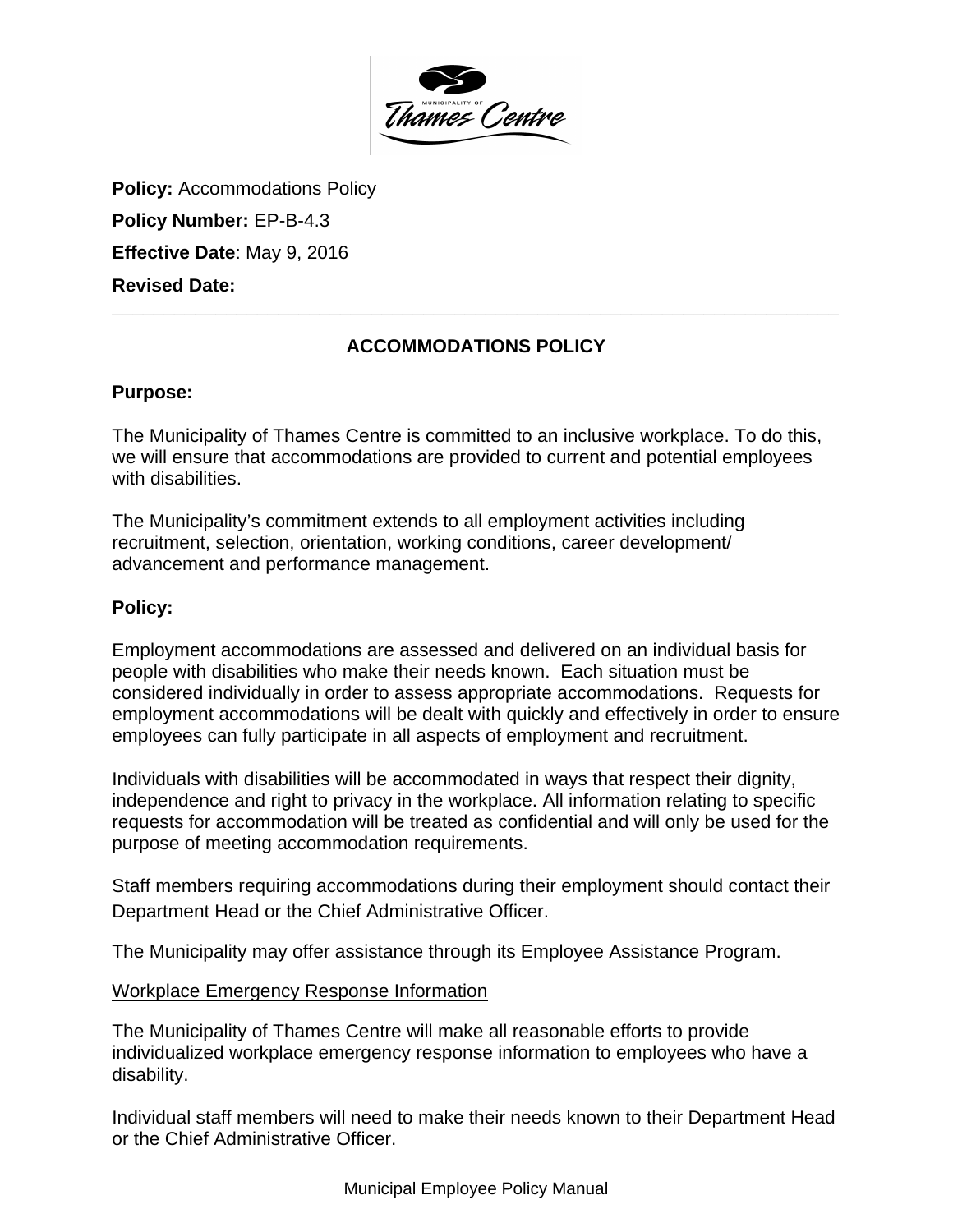Policy Number: EP-B-4.3 Page 2

Based on the information provided, a plan will be developed to ensure staff safety in the event of an emergency. Staff will need to consent to having their emergency workplace response information shared with a designated person or persons who can provide assistance to the individual.

Individualized emergency information will be reviewed periodically with the staff member to ensure it is up to date.

For all other accommodation requirements, including the Modified Work or Return to Work process, please see the Modified Work Policy included under the Employee Management Section of the Employee Policy Manual.

## **Procedure:**

#### Recruitment Accommodations

Accommodations will be provided to candidates during the recruitment process, including assessment, and orientation.

- 1. Make sure that qualifications are reasonable and pertain to the job. They should focus on education, experience, skills and abilities that reflect the bona fide occupational requirements of the job.
- 2. Make all potential applicants aware that the Municipality will take steps to accommodate disability related needs in the interview or testing process. Applicants must identify their needs up front and provide timely information about how their situation or condition may affect their abilities to perform in an interview or test in order to receive employment accommodation.
- 3. Communicate the offer of accommodation to all applicants at the beginning of the selection process. Explain to the candidates the assessment methods and formats you will use. This is especially helpful for people with disabilities as it helps them identify whether they need an accommodation and the type of accommodation required for each stage of the assessment.
- 4. When an applicant makes a request for accommodation, ask the individual to identify what he or she will need in order to be able to allow him or her to compete on an equal basis with other candidates. Obtain as much information on the person's need as possible. Don't get into details about the disability unless you need to clarify the individual's needs. In most cases the candidate is the best source of information.
- 5. Any accommodations you make should not change the nature of the qualification you are assessing or the level at which you assess it. Design accommodations to allow for equitable assessment of candidates with accommodation needs without placing them at an advantage or disadvantage when comparing them to other candidates.